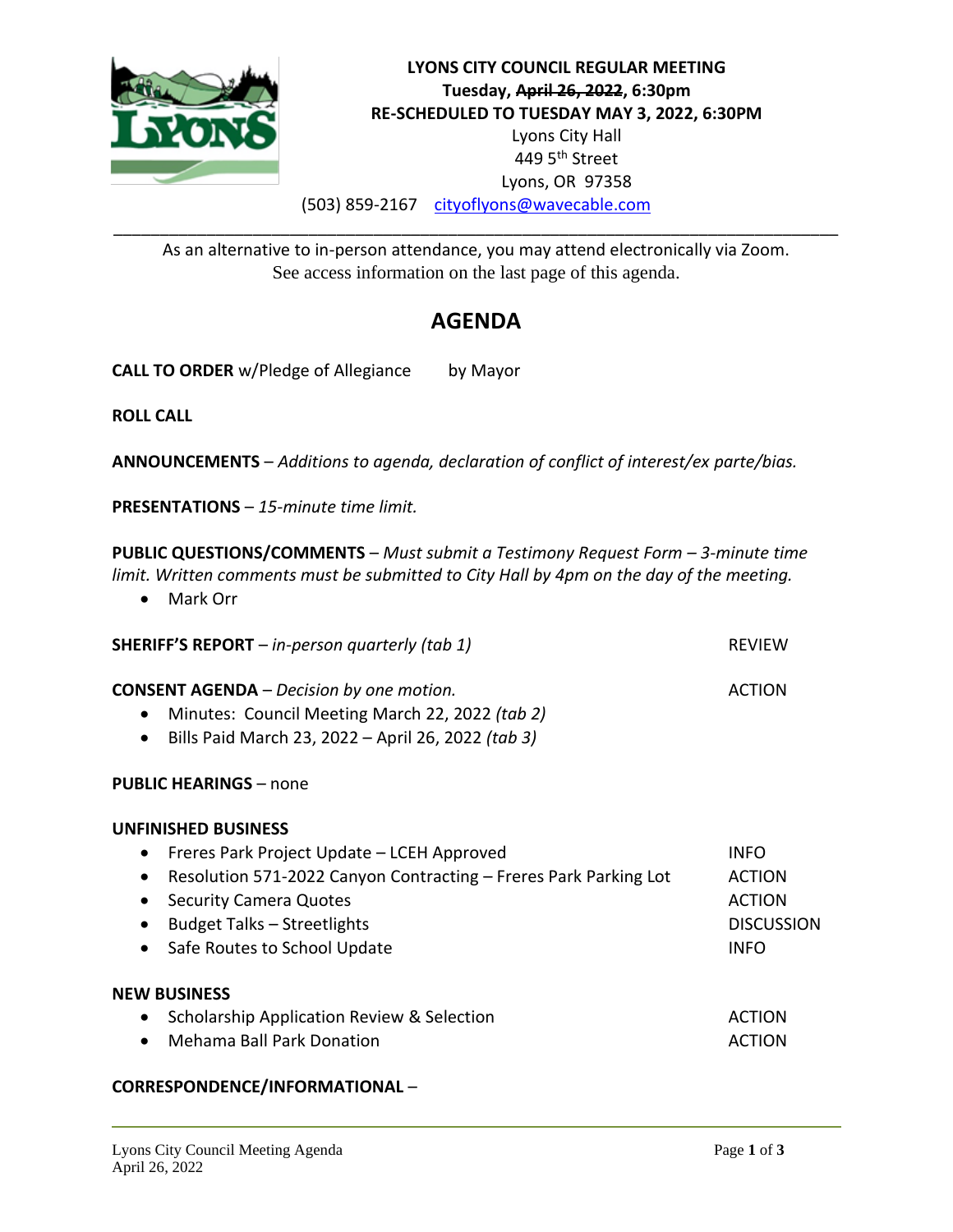• none

#### **STAFF REPORTS**

- Librarian
- City Manager
- Planning Commission
- Financial *(tab 17*)
- Bank Account *(tab 18)*

### **MAYOR/COUNCIL COMMISSIONER REPORTS**

- Cemetery Lloyd Valentine
- Transportation, Parks & Rec. Troy Donohue
- Police, Safety Diane Hyde
- Library Jessica Ritchie
- Building Improvements Mike Wagner

### **EXECUTIVE SESSION** – None scheduled

Closed to Public - *The City Council may adjourn to executive session under the provisions of ORS 192.660. Under the provisions of the OR Public Meetings Law, the proceedings of an executive session are not for publication or broadcast.*

**REQUESTS** – Councilor Requests/Future Agenda Items/Announcements

**NEXT MEETING** – May 17, 2022 @ 6:30pm Budget Committee Meeting – Lyons City Hall May 24, 2022 @ 6:30pm Regular Council Meeting - Lyons City Hall

**ADJOURN** *(time)*

**\*This Agenda is subject to change.**

City Hall is accessible to persons with disabilities. If you need special accommodations, please call City Hall at **(503)859-2167.**